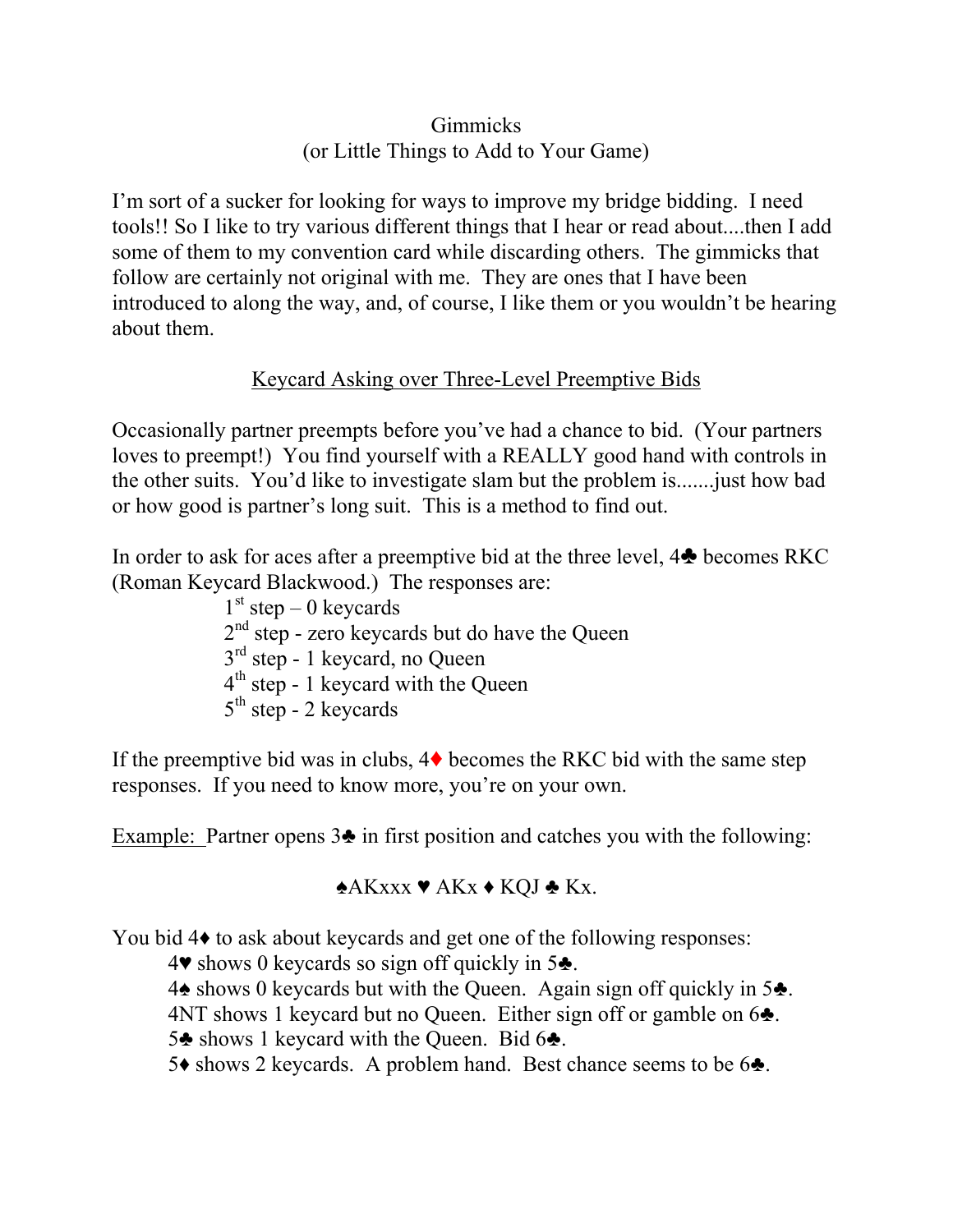## Trying for 3NT after a Weak Double Raise (Minors Only)

It's not uncommon to play that jump raises in the minors are preemptive and thus fairly weak. The problem is just how weak is weak? If you happen to play inverted minor raises and a simple raise is fairly strong, the double raise can have a wide range....something like 5-9+. In addition, the vulnerability should have some bearing on responder's jump raise.

In order not to miss game over these bids the following is a method to investigate for game.....either 3NT or five of the minor.

So now, as the opening bidder with a very good hand, having heard partner jump to three of the same minor (preemptive), you can make a try for 3NT or five of the minor as follows:

Next higher suit by opener asks if 3NT will have a play. The responses:

- (a) Next higher suit by responder says Yes
- (b) Second higher bid by responder says No but 5 of minor likely
- (c) Third higher bid by responder says No, but 5 of minor possibly
- (d) Rebid of minor at four level says No to all of these things

Example: 1C - 3C (Opponents out) 3D - says if I bid 3NT will it have a play?  $3H - yes$ 3S - no but 5C likely 3NT - no but 5C maybe 4C - no way (maybe w3 can make4C!)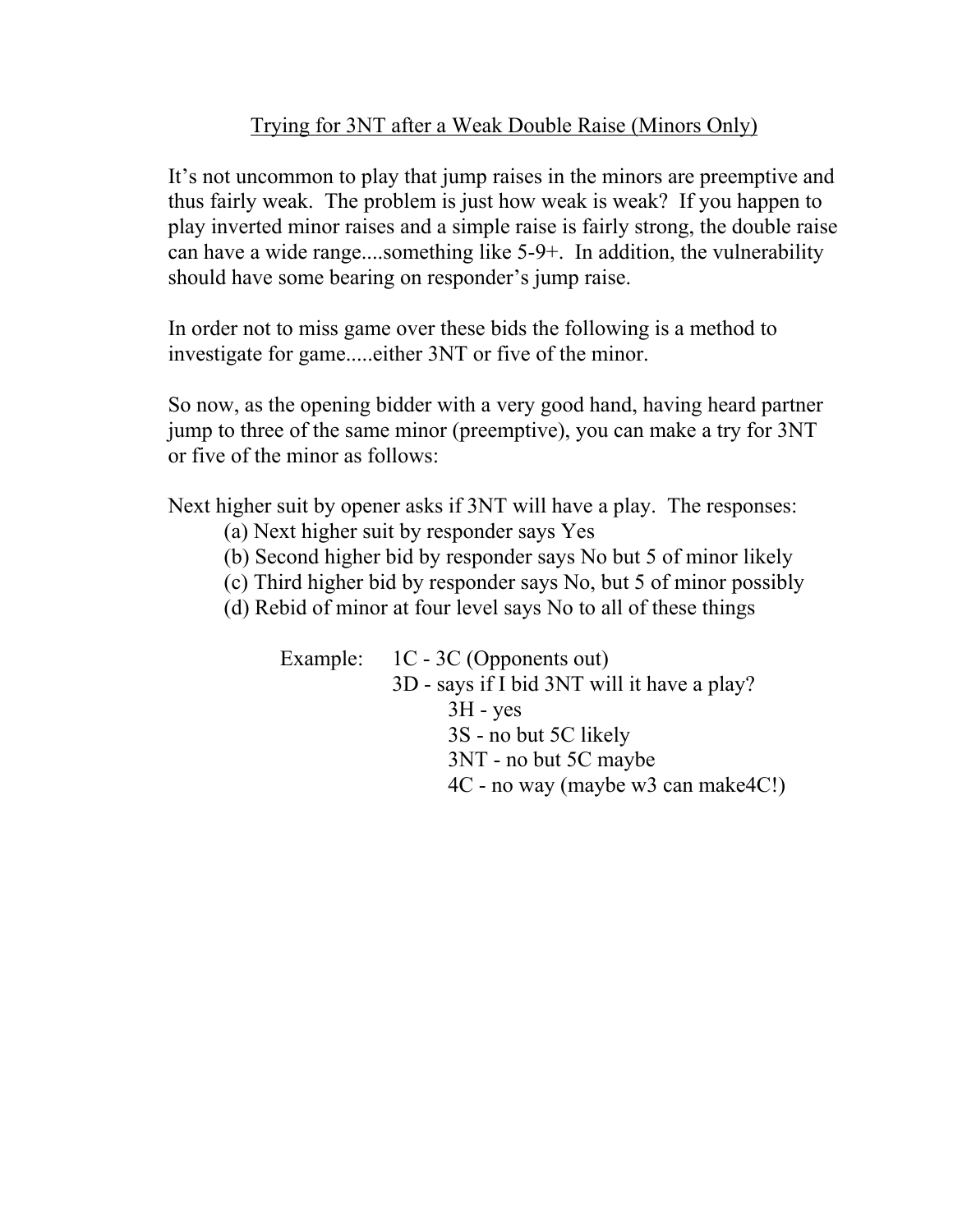Balancing in the Dead Seat After Opponents Auctions That End in 1NT

Whenever an opponents' auction comes to a screeching halt after a 1NT rebid by opener, you often may be thinking about balancing. The following is a convenient and usually effective way of belatedly getting into the auction. It's a form of DONT and it works like this:

(1)  $2\clubsuit$  shows 4 clubs and another four card suit

(2)  $2\blacklozenge$  shows 4 diamonds and another four card suit

(3)  $2\blacktriangledown$  shows four cards in each major.

(4) Double is intended as penalty and asks for the lead of the suit bid by dummy.

Example No. 1: Opponents bidding is 1♣ Pass 1♥ Pass 1NT Pass Pass ?

Your holding is Qxxx xx KJx KJxx so you can start with  $2\triangle$  intending to bid  $2\triangle$ over partner's 2♥ bid but to pass if partner bids 2♦.

It does not matter that the suits you bid with this DONT method have already been bid by the opponents...it's still quite effective. It even seems to work best with suits exactly four cards long as partner will unlikely play you for a five-card suit that you could have bid earlier. It's amazing how often you can find a playable fit at the two level.

Example No 2: Opponents bidding is  $1 \cdot \cdot \cdot$  Pass 1 $\cdot \cdot$  Pass 1NT Pass Pass Double

You hold something like Ax KQJ10xx Kxx xx. You truly do want the heart suit led!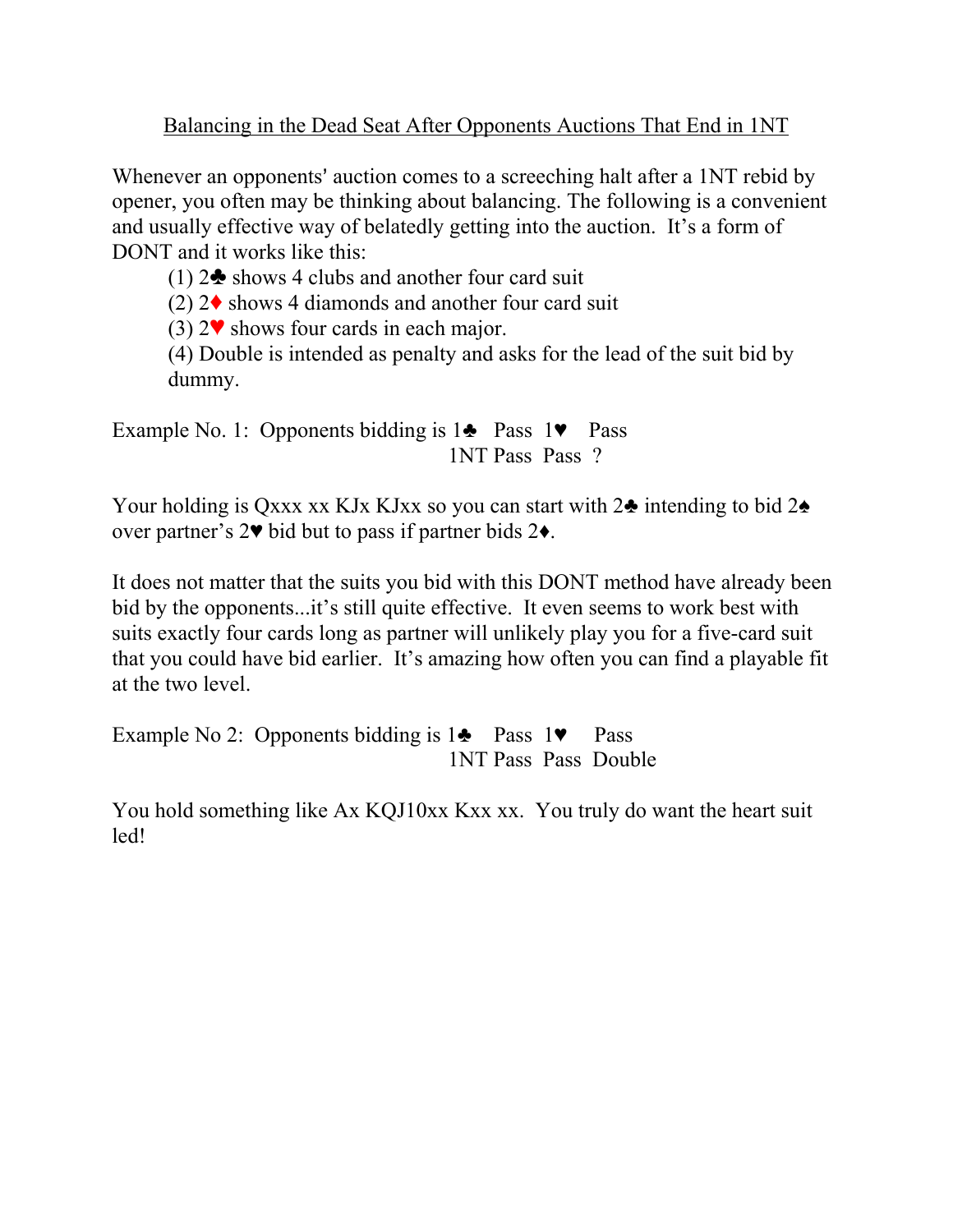## Applying Some Convention After An Opponent's 1NT Overcall

Do you have any partnership agreements as to what bids mean when partner has opened the bidding, your RHO overcalls 1NT and you bid? It's a good idea to have a method in your arsenal that enables you to compete effectively. I have found that it works best to play some convention....possibly the same one you would have played had your RHO opened 1NT. It works just the same.......you don't need many values (but shape is nice) because partner has opened the bidding. Here I am using the CAPPELLETTI convention but it works equally well with other conventions.

A. After one of a minor followed by a 1NT overcall: (Example 1♣ 1NT ?)

Double - Penalty

- $2\clubsuit$  any one-suited hand
- $2\blacklozenge$  both majors
- $2\blacktriangledown$  hearts and a minor
- $2\spadesuit$  spades and a minor
- B. Similarly, after 1♥ 1NT

Double - Penalty

- $2\clubsuit$  any one-suited hand
- $2\blacklozenge$  heart raise with longer spades than hearts
- $2\blacktriangledown$  heart raise with a minor on the side
- $2\spadesuit$  spades and a minor

Or if the auction was 1♠ 1NT

Double – Penalty

- 2♣ any one-suited hand
- 2♦ spade raise with longer hearts than spades
- 2♥ hearts and a minor
- 2♠ spade raise with a minor on the side

C. It also works quite well when pulling partner's double of a weak NT or strong NT: (Ex.1NT X P ?)

- 2♣ any one-suited hand
- $2\bullet$  both majors
- 2♥ hearts and a minor
- 2♠ spades and a minor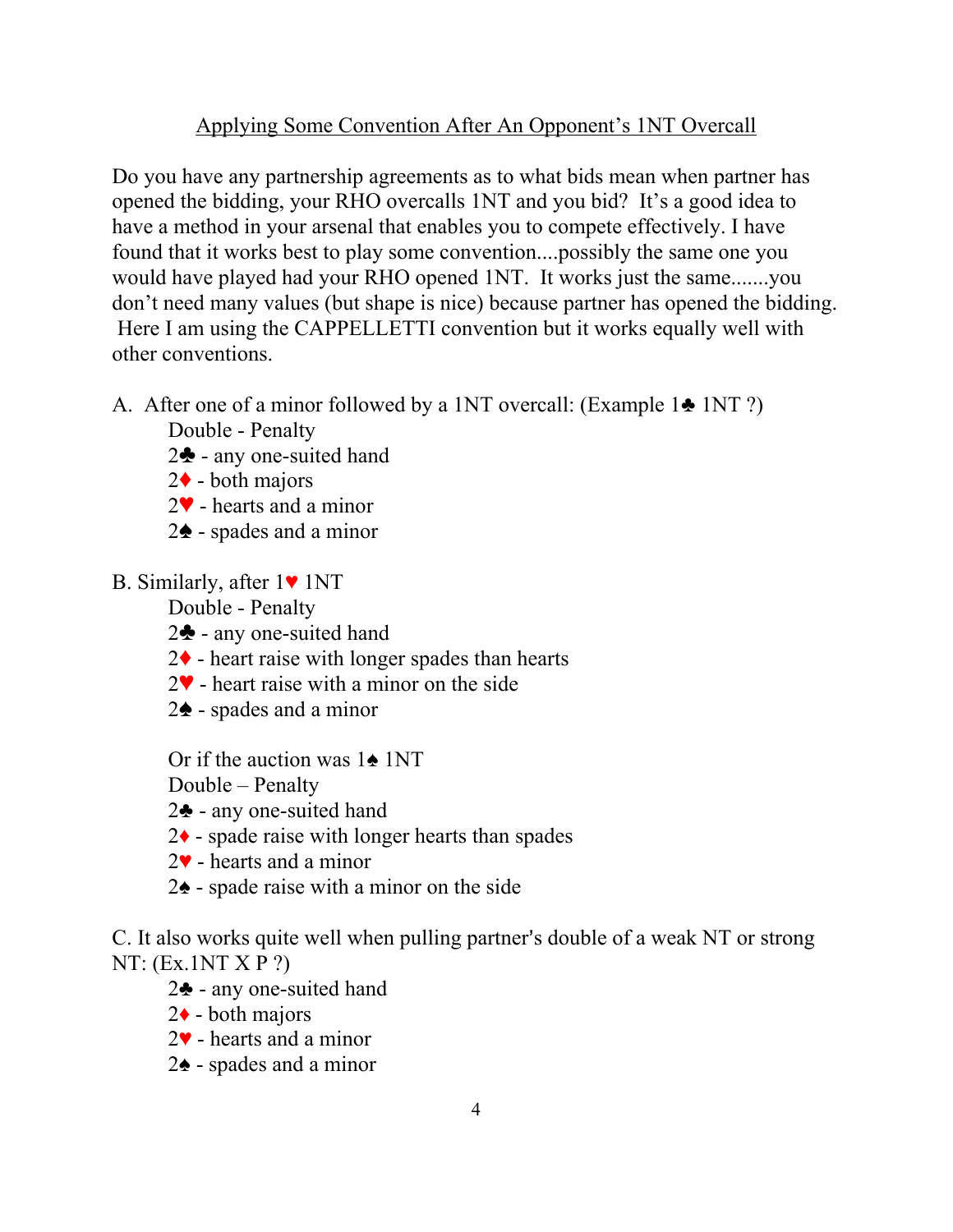### Equal Level Conversion Doubles

 Sometimes you hold a decent hand and are planning on opening the bidding when your RHO beats you to it by opening 1 of a major. Now, unfortunately, your hand, while it has the values for a takeout double, doesn't have the right shape. If you are 5-5 or 6-5 you can use a Michaels cuebid but if you have a 6-4 or 5-4 hand similar to  $\triangle AQxx \blacktriangleright AQJxxx \triangleleft x$  after 1 $\nblacktriangleright$  by an opponent you have more of a problem. Of course you can overcall 2♦ but then you and your partner may lose the spade suit. What's the solution?

The answer is an Equal Level Conversion Double. With the above hand after your RHO opens 1♥ you first make a takeout double. If partner responds with spades everything is great. But what if partner responds with clubs (as my partners always seem to do)? Playing ELC doubles you can "convert" to diamonds and you're at the same point you would have been had you just overcalled  $2\bullet$  in the first place. It shows no more values than a 2♦ overcall would have.....you have just converted partner's response to a more playable contract. Hence the term "equal level conversion".

Another example where a takeout double would appear to be less appealing but actually works just as well would be something like  $\triangle$ Kxxx  $\triangle$ AKx  $\triangle$ K109xxx  $\triangle$  -

Now it's quite obvious that the partnership needs to have an understanding about these ELC doubles. To reiterate....doubling the opponent's opening bid of a major suit and then bidding diamonds after your partner responds with clubs DOES NOT show any extra values. It's just a correction. Since this is clearly a partnership agreement an alert seems to be required when partner corrects to diamonds after his/her original T/O double.

It's probably best to keep these ELC doubles as fairly limited bids. If you should hold a really good hand with diamonds and spades and your RHO opens 1♥ it may be best to simply overcall 2♦ with the intent of bidding your spade suit later. If you hold the other major and five or more clubs this ELC agreement does NOT apply. For example with AKxx xx x AJxxxx one would need to simply overcall clubs.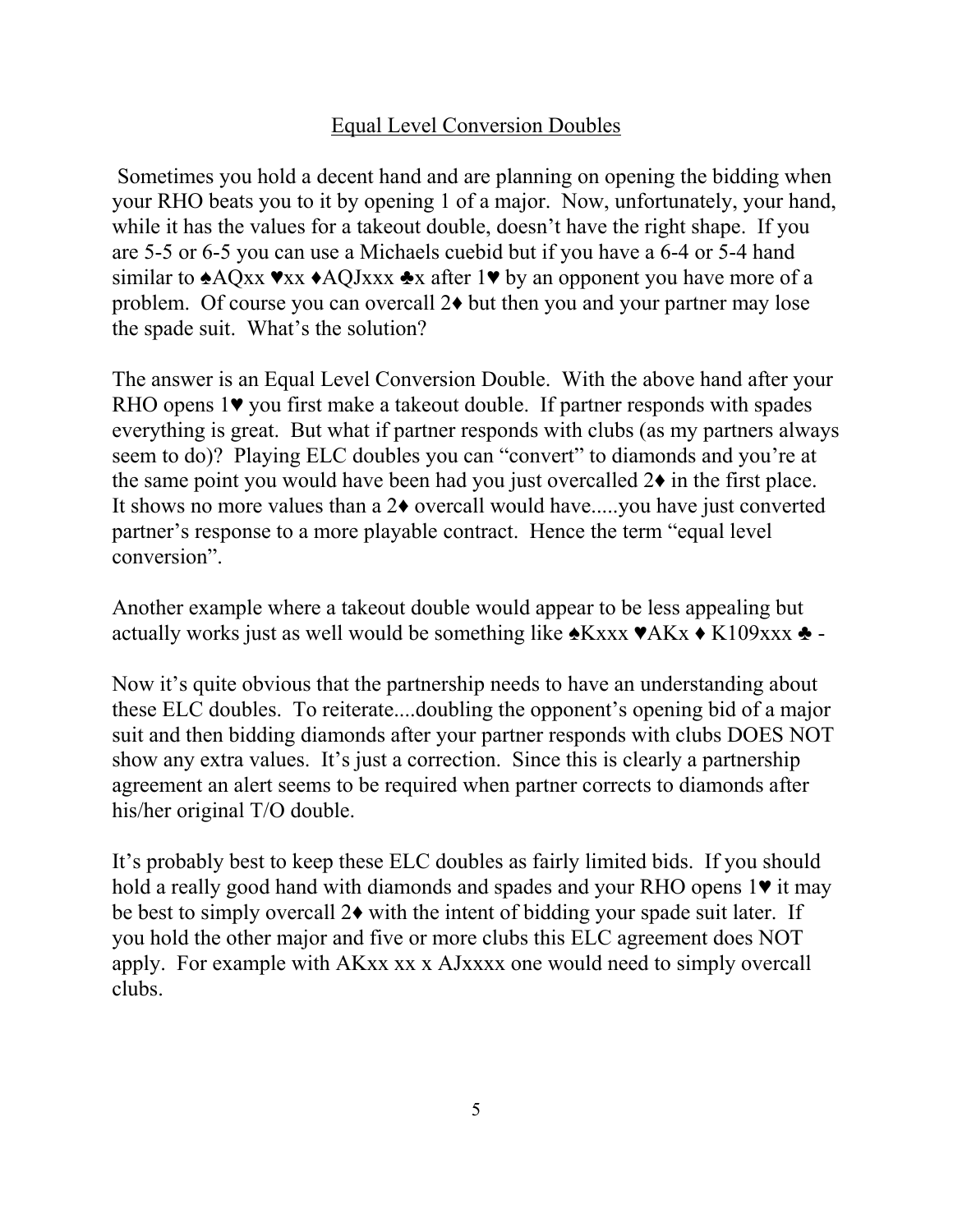#### Suggested Responses to Michaels Cuebids

Most of you are likely familiar with the convention known as a Michael's Cuebid. It originated with and was developed by Michael Michaels many years ago and allows you to shows a two-suited hand after an opponent has opened the bidding. The idea is to use a cuebid of the opponent's suit to show two other suits thus describing your hand with one bid. Well, sort of anyway. Obviously the hand doesn't qualify for a takeout double and often the point count range is on the weak side. Or, at least it used to be that the range of the Michael's Cuebid was limited to about 7-10 HCP's. However, over the years it has become acceptable to have almost any range for this bid.

The convention works like this. Over an opponent's minor suit opening a direct cuebid shows both major suits....usually at least 5-5. Over a major suit opening the direct cuebid shows the other major and one unknown minor, again usually at least 5-5. At favorable vulnerability some partnerships have relaxed the suit length requirement so that the Michaels cuebid can be used with 5-4 or 6-4 hands with the longer suit being a minor. But at unfavorable vulnerability, most stick to the minimum distribution of 5-5 with reasonable strength.

It is this ambiguity that makes necessary a better way of responding to partner's introduction of a Michael's cuebid. Additionally, if you prefer to play that your Michaels Cuebid can have a wide range, it is necessary to have a method available to partner to find out how weak or strong you are. This is such a method:

(1) In response to Michaels over a Major  $(1M - 2M - P$  (or X)):

- 2♠ (if 1♥ was the opening bid) is to play and is not at all invitational
- 3♥ (if 1♠ was the opening bid) is to play and is not at all invitational
- 3♣ asks the Michaels bidder to pass if their minor is clubs or to correct to ` diamonds if it's diamonds
- 3♦, 4♦, 5♦ show diamonds and are not correctable
- 4♣, 5♣ show clubs and are not correctable
- 3NT to play
- 2NT asks whether the Michaels bidder is min or max:

Structured Responses over 1♠-2♠-P 2NT P would be:

3♣ shows clubs (and hearts) and a minimum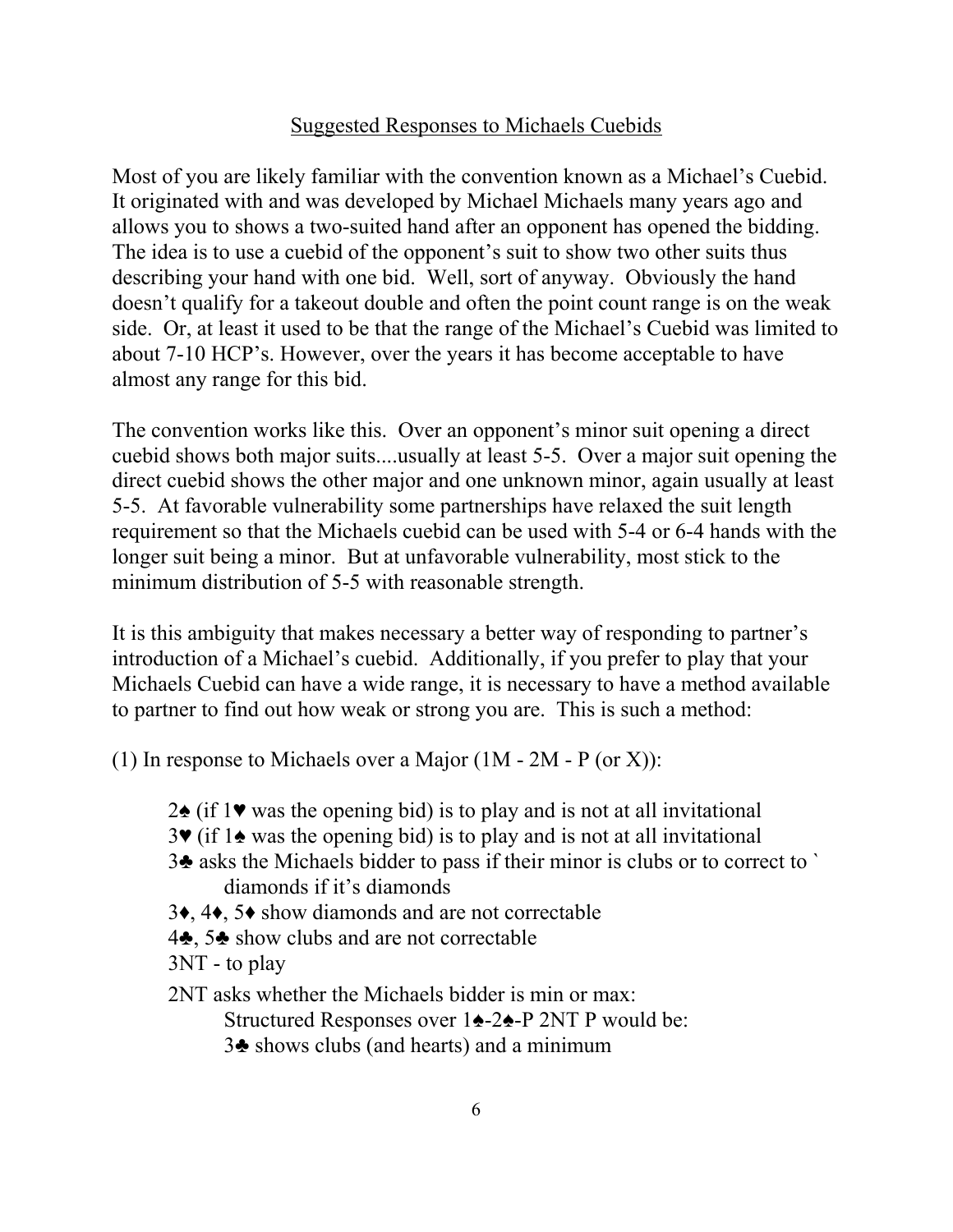- ♦ shows diamonds (and hearts) and a minimum
- ♥ shows clubs (and hearts) and a maximum
- ♠ shows diamonds (and hearts) and a maximum.

Structured Responses over 1♥ 2♥ P 2NT P would be:

- ♣ shows clubs (and spades) and a minimum
- ♦ shows diamonds (and spades) and a minimum
- ♥ shows clubs (and spades) and a maximum
- ♠ shows diamonds (and spades) and a maximum
- (2) In response to Michaels over a minor (1m 2m P (or X))
	- ♥ is to play and is not invitational
	- ♠ is to play and is not invitational
	- 2NT asks for Major suit length and strength
		- ` Responses by the Michaels bidder are:
		- ♣ shows minimum hand with longer hearts
		- ♦ shows minimum hand with longer spades
		- ♥ shows minimum hand with 5-5
		- ♠ shows maximum hand with longer hearts
		- 3NT shows maximum hand with longer spades
		- ♣ shows maximum with equal length and club shortness
		- ♦ shows maximum with equal length and diamond shortness

There's some memory work involved but don't knock it until you've tried it!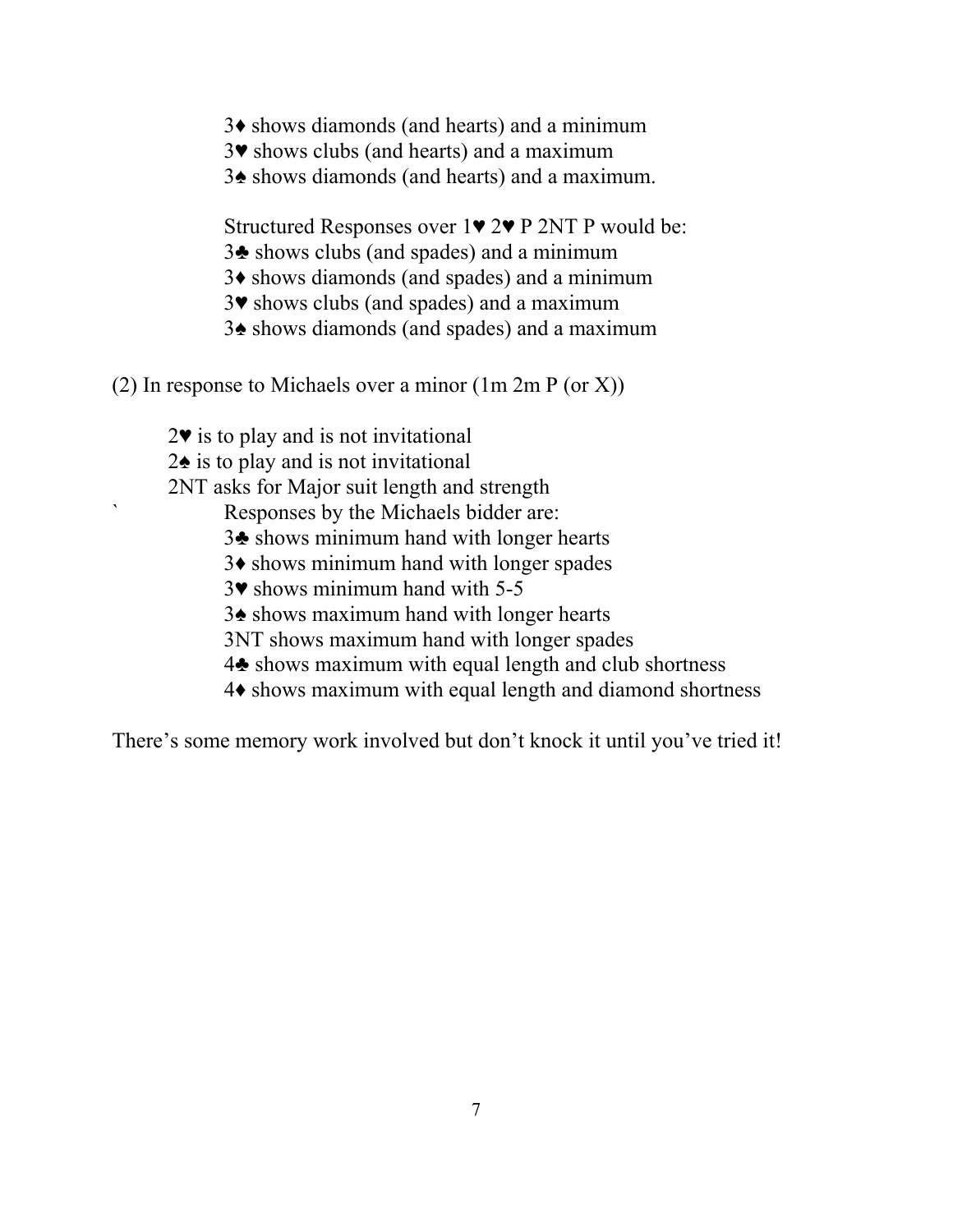### Simple McCabe Over Doubles of Weak 2 Bids (McCabe Adjunct)

In very simple terms the McCabe Adjunct is a a two-notrump response to a weak two-bid intended as a relay to three clubs and it's usually preliminary to signing off at three of a suit lower than your partner's suit. For example: 2H P 2NT P 3C P 3D is an offer to play 3D and is neither forcing nor invitational. Compare to 2H P 3D which most play is  $100\%$  forcing.

However, the best use of this convention or treatment occurs after RHO has doubled your partner's weak two-bid. Now responder may bid as follows:

Redouble = forces the weak two bidder to bid the cheapest suit and is the start of a single-suited runout.

 $2N =$  game try; systems on (Ogust, Feature, etc).

New suits = lead directional raises of the weak two bidder's suit.

The lead directors are particularly useful since the weak two bidder will frequently be on lead after a takeout double in direct seat.

An example of they type of hand where the lead directing bid is really nice is this: After 2H X you hold: xxx xx Qxxx AQJx. This directs partner to lead clubs on the opening lead.

Some people play a variation of this gadget in which redouble is natural, new suits at the 2 level are to play, and 2N forces 3c to sign off at the 3 level somewhere. If you choose to play that variation, you can redouble and bid a new suit to show a forcing one suiter. Either of these variations is infinitely superior to standard.